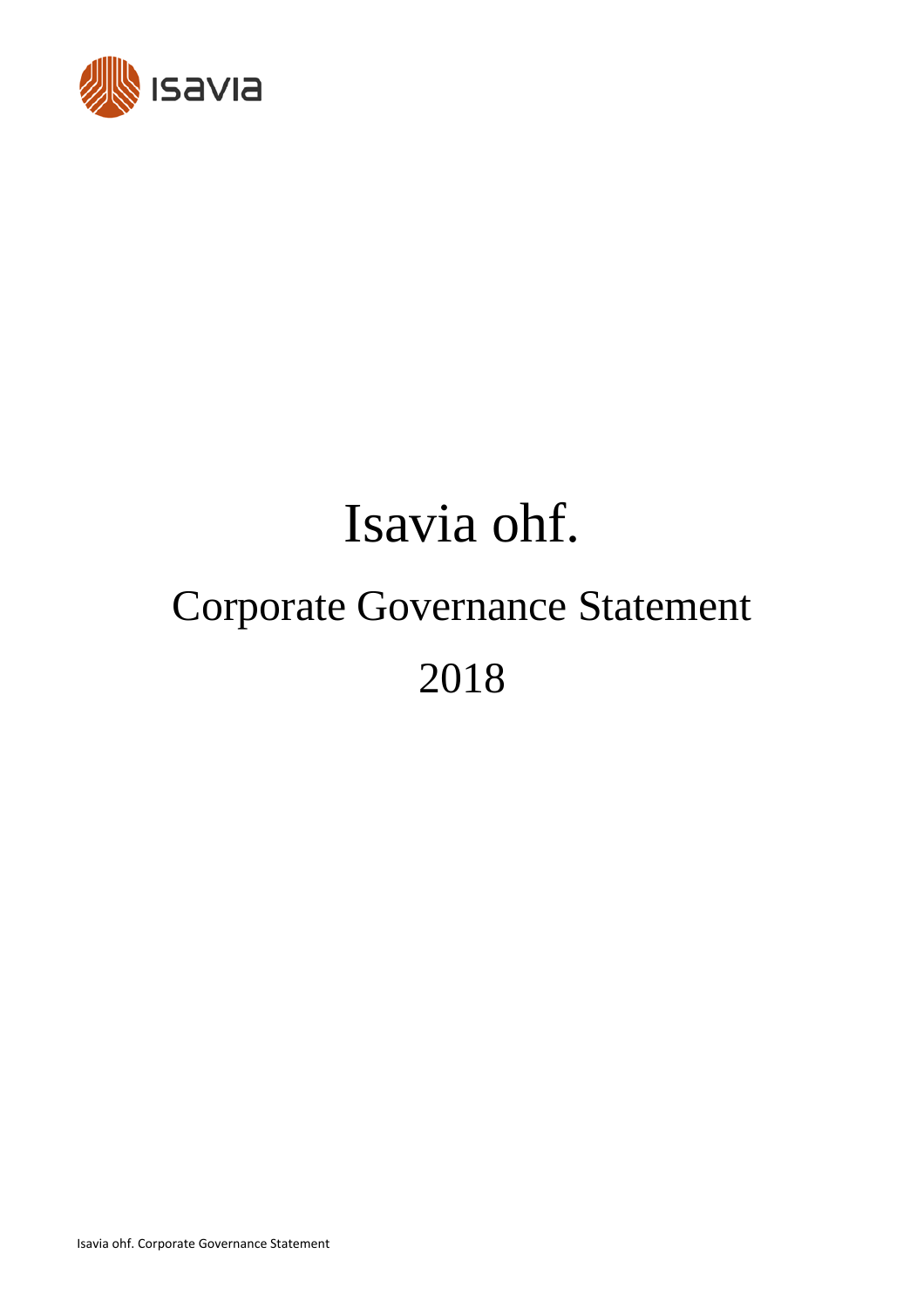

The Corporate Governance Statement is the Board's statement for the previous operating year and is published on the company's website. The following Corporate Governance Statement applies to operations in 2017 and is published with the year's annual report.

# **2018 Corporate Governance Statement**

With this Corporate Governance Statement, the company undertakes to comply with the *Corporate Governance Guidelines i*ssued by the Icelandic Chamber of Commerce, SA confederation of Icelandic Enterprices and Nasdaq OMX Iceland. The goals include strengthening Isavia's infrastructure and increasing transparency. Isavia's Corporate Governance Statement can be found on the company website, www.isavia.is.

# **Laws and regulations**

Isavia is a public limited company owned by the Icelandic state. The operations of the company are in accordance with Act No. 153/2009 on the merger of the government-owned limited companies Flugstoðir and Keflavik Airport, Act No. 76/2008 on establishing a public limited company for the running of Keflavik Airport, Act No. 102/2006 on the establishment of a public limited company for air navigation services and airport operations by the Icelandic Civil Aviation Authority and the Aviation Act No. 60/1998. The company's corporate governance is prescribed by Act No. 2/1995 on Public Limited Companies, the company's Articles of Association and Rules of Procedure.

The company's Board refers to the *Corporate Governance Guidelines* and complies with them in all major respects, although not legally bound to do so.

In 2016, the Board decided to commission an audit of the company's corporate governance. The report of the auditing entity confirmed that the *Corporate Governance Guidelines* are followed in all principal respects within the company. Following an assessment by the Center of Corporate Governance at the University of Iceland, the company was awarded the title "Exemplary company in good corporate governance" in March 2017.

One sub-committee, the Remuneration Committee, is operated under the company's Board. A policy on social responsibility has been set. No court rulings have been issued in which the company is believed to have broken any laws or regulations.

Laws concerning the company can be found on the Althingi website, www.althingi.is, and Articles of Association and Rules of Procedure can be found at the company website, www.isavia.is. The Corporate Governance Guidelines can be found on the website of the Iceland Chamber of Commerce, www.vi.is.

## **Isavia's Board of Directors**

The Board of Directors of Isavia consists of five members and five alternates, all of whom are elected at the Annual General Meeting for a term of one year. Board members are nominated by the Minister of Finance and Economic Affairs. The gender ratio in Isavia's Board is 40% women and 60% men. All Board members are independent in the sense of the *Corporate Governance Guidelines.*

## **Board's activities and Rules of Procedure**

The Board has established detailed Rules of Procedure defining its scope of authority and the divisions of tasks between it and the Managing Director. The current Rules of Procedure were approved at a Board meeting on 6 April 2017. They include the division of tasks between Board members, rules on the eligibility of Board members to take part in processing matters, procedure and minutes for meetings, rules on confidentiality, the obligation to provide information to the Board and the decision-making powers of the Board.

The Board of Directors shall constitute the supreme authority in the affairs of the company from one shareholders' meeting to the next, in accordance with laws and the company's Articles of Association. The Board's main role is to manage the company between shareholders' meetings and ensure adequate supervision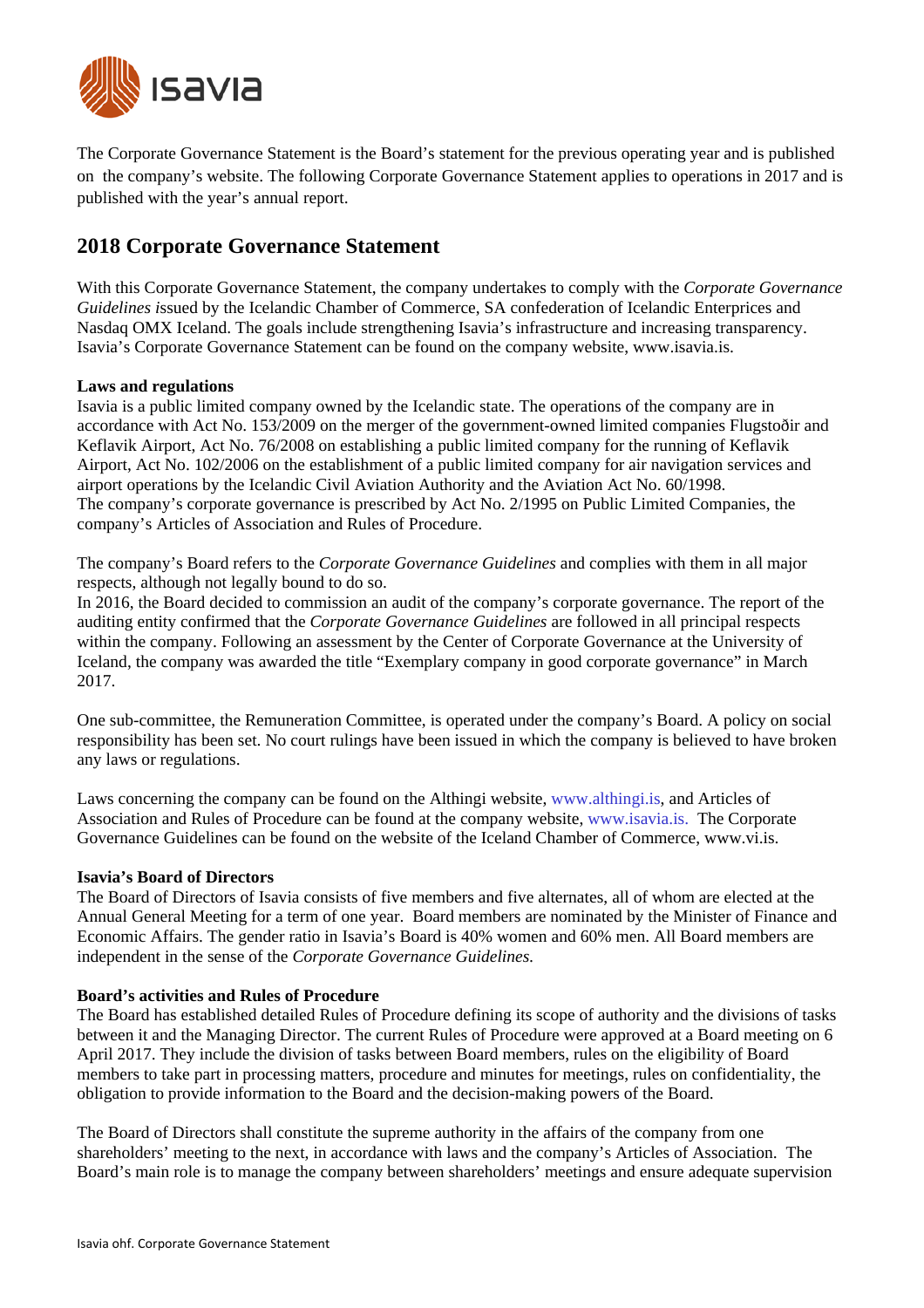

of the accounts and handling of the company's assets, as well as confirm the operating budget and investment plans and ensure compliance with them. The Board takes all major decisions in the company's operations and makes sure that the company is operated in accordance with the relevant laws and regulations. Furthermore, the Board has the goal of promoting the company's growth and results in the long term by formulating company policy in consultation with company management.

There were 16 Board meetings held in 2017 and 17 meetings during the 2017–18 operating year. All meetings were competent to make decisions, and most meetings were attended by all Board members. The Board's work schedule for the next operating year was available following the Annual General Meeting and shall be viewed as a call for meetings.

A reminder of meetings is sent by e-mail. The Chairman chairs the meetings. Minutes are usually signed by the Board, Managing Director and the Secretary of the meeting. In addition to the Board, the Managing Director, Deputy Managing Director and Director of Finance attend Board meetings, along with a Secretary who is an Isavia employee.

## **The Board's performance assessment**

The Board regularly evaluates its performance, its practices and rules of procedure, company development, the performance of the Managing Director and the efficiency of sub-committees if present. The performance assessment is intended, among other things, to evaluate the strengths and weaknesses of the Board's work and practices and to take into consideration the components which the Board believes may be improved. Performance assessments are carried out in two ways: an internal assessment that took place in December 2017 and an assessment in which an external party assisted. The second assessment took place in January 2018.

# **Isavia's Board of Directors 2017–18**

Ingimundur Sigurpálsson, born 1951, Chairman of the Board from 2014. Degree in Business Administration from the University of Iceland, graduate studies in Planning and Developmental Economics at George Washington University in Washington D.C. and a DBE from Columbia Business School, New York, USA. Ingimundur has been the CEO of Íslandspóstur since 2004. He has decades of experience in both the public and private sectors. Ingimundur has held, and continues to hold, numerous public, representative and managerial positions.

He was elected to Isavia's Board at the 2014 Annual General Meeting.

Other boards:

The Board of ISNIC hf., as Chairman; the Chairman of the Board of Samskipti ehf.; and is a member of the Board of Arnarnesvogur ehf. He is a shareholder in the investment company Molinn ehf., which is a shareholder in ISNIC and is a shareholder in Borgun hf.

Margrét Guðmundsdóttir, born 1954, Vice-Chairman from 2017. She underwent CEDEP/INSEAD management training in France from 1988–1990; has a master's degree in human resources and marketing from Copenhagen Business School, 1979–1981; and has a cand.oecon from the University of Iceland, 1975–1978. Margrét is the Managing Director of Holding Company Lyng ehf., the parent company of Icepharma hf.; Managing Director of Icepharma hf. from 2005–2016; Managing Director of Austurbakki hf. from May 2005, which merged with Icepharma on 1 January 2006; Director of the Retail Department of Skeljungur from 1995–2005; Director at Kuwait Petroleum (Danmark) A/S (Q8) in Copenhagen from 1986–1995; and Office Manager at Dansk Esso/Statoil from 1982–1986.

## Other boards:

Holding Company Lyng ehf., N1 hf. (Chairman of the Board of Directors), Reiknistofa bankanna (RB) (Icelandic Bank's Data Centre), Hekla hf., Hekla Property ehf. and Paradís ehf. She has a shareholding in the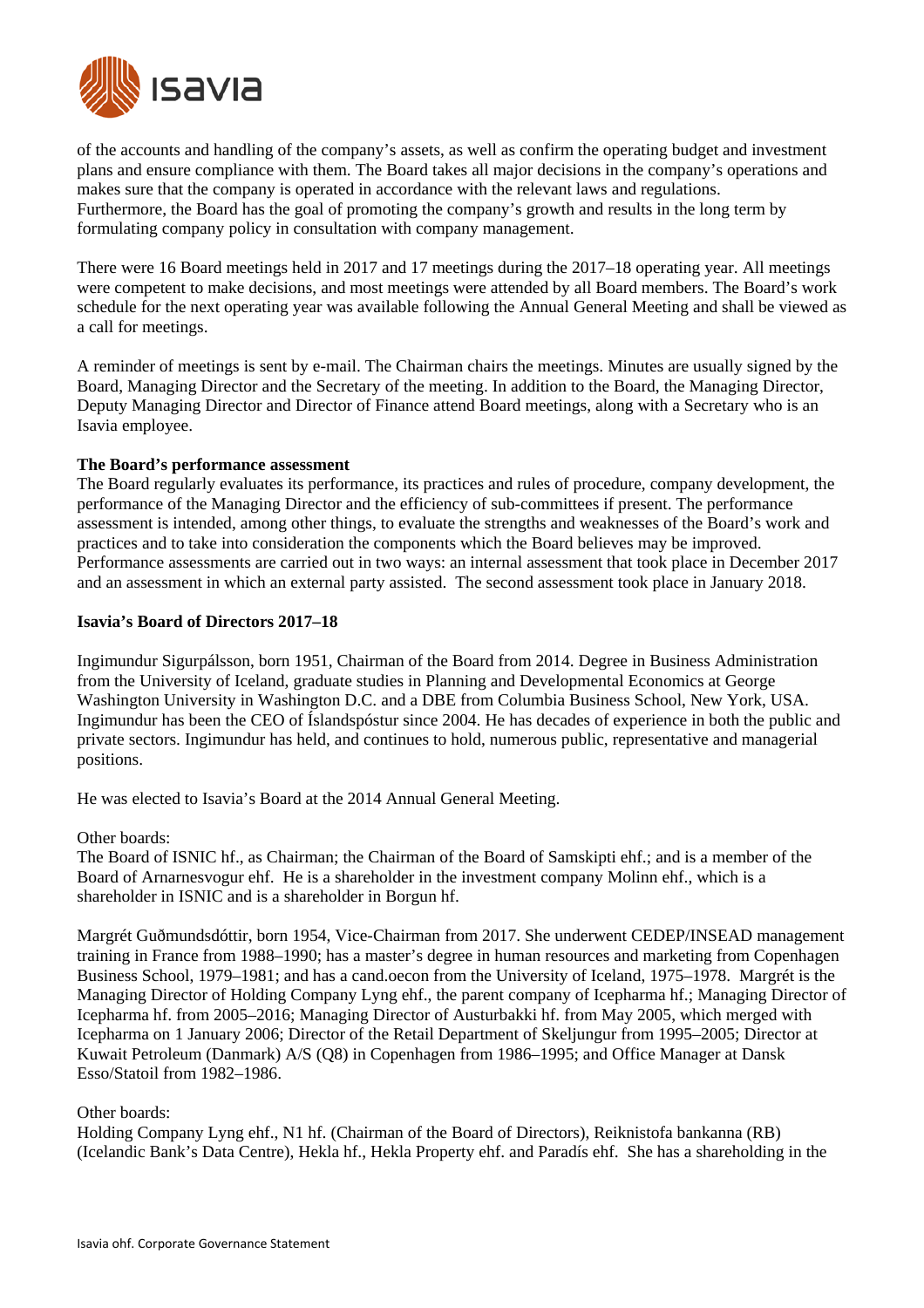

Holding Company Lyng ehf., which has a shareholding in Icepharma hf. and a shareholding in Lyfjaþjónustan, which owns Parlogis ehf.

Margrét was elected to Isavia's Board at the 2017 Annual General Meeting.

Helga Sigrún Harðardóttir, born 1969, is a Member of the Board of Directors as of 2017. She is an Attorney at Law from Reykjavík University, has teaching qualifications from the Iceland University of Education, a diploma in Vocational Counselling from the University of Iceland and a master's degree in Communications Management from the University of Oklahoma. Helga Sigrún has been the Managing Director of Staðlaráð Íslands (Icelandic Standards) since 2017, as well as the attorney and Managing Director for Fjölís, (International Federation of Reproduction Rights Organisation, IFRRO) from 2011. She was the Managing Director of the Björt framtíð parliamentary group in 2017, was a member of parliament from 2008–2009, Office Manager for the Framsókn parliamentary group from 2005–2008, Project Manager at the Technological Institute of Iceland from 2002–2005, vocational counsellor in the Marketing and Economic Development Office in Reykjanesbær from 2000–2002, was employed in media programming in Fínn Miðill from 1997–1999 and was the student counsellor at Árbæjarskóli from 1994–1997.

## Other boards:

Was a member of the Board of the Leif Eiríksson Air Terminal from 2000–2004 and on the Board of Fríhöfnin ehf. (Duty Free Store ehf.) from 2005–2007.

Helga Sigrún was elected to Isavia's Board at the 2017 Annual General Meeting.

Matthías Imsland, born 1974, Board member from 2014. Political scientist with an MS degree from Lund University, Sweden. He has studied Business Administration at the University of Iceland and managerial studies at North Park University, Chicago, USA. Matthías is the Management Director of various investment companies. Matthías was assistant to Minister of Social Affairs and Housing from 2013–2015, assistant to the Prime Minister from January to April 2016 and again assistant to the Minister of Social Affairs and Housing from April 2016 to January 2017. He was previously employed as a consultant for South American and Scandinavian companies. He was Director of Operations for WOW air and before the founding of that company, Managing Director of Iceland Express.

#### Other boards:

Matthías is a member of the Board of Directors of Fríhöfnin ehf. (Duty Free Store ehf.).

Matthías was elected to Isavia's Board at the 2014 Annual General Meeting and was Vice-Chairman from 2014–2017.

Ólafur Þór Ólafsson, born 1972, Board member from 2017. Ólafur holds an MPA degree in public administration from the University of Iceland and a BA degree in political science and teaching certification from the same university. Ólafur is employed as a teacher in Grunnskólinn í Sandgerði (Sandgerði Primary School). He was the Director of Fjölsmiðjan in the Suðurnes region from 2010–2014, program manager for leisure and culture in the Vogar Municipality from 2008–2010, Director of the Ver Community Centre in Hafnarfjörður from 2004–2008 and program manager for sports and leisure in Sandgerðisbær from 1996–2004.

#### Other boards:

Chairman of the Town Council of Sandgerðisbær, member of the Board of Directors of the Association of Local Authorities in the Suðurnes region, Chairman of the Committee of Regional Planning in Suðurnes and the Chairman of the Board of Directors of Fasteignafélag Sandgerðis.

He was elected to Isavia's Board at the 2017 Annual General Meeting.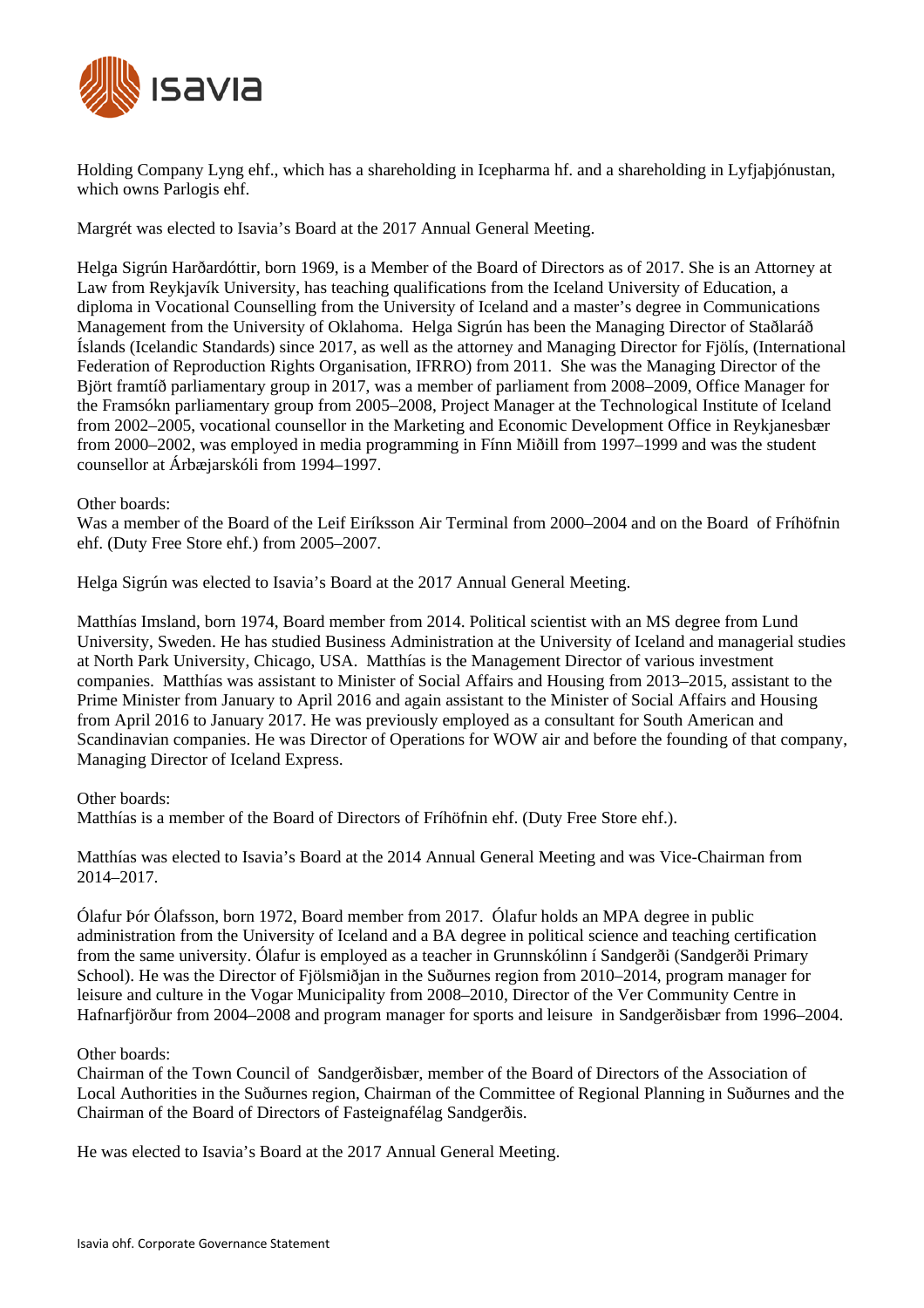

## **Alternates in Isavia's Board of Directors**

Erla Björg Guðmundsdóttir, born 1975, MBA in Business Administration, consultant.

Heiða Kristín Helgadóttir born 1983, political scientist, Managing Director of Efni Media. Member of the Board of Directors 2014–2015.

Ingveldur Sæmundsdóttir, born 1970, MBA Business Administration, assistant to the Minister of Transport, Communications and Local Government.

Margrét Kristín Helgadóttir, born 1982, Attorney at Law, Town Councillor in Akureyri, Attorney at Fiskistofa (Directorate of Fisheries).

Sigrún Traustadóttir, born 1962, MBA in Business Administration, consultant. Member of the Board of Directors 2014–2017.

## **Managing Director of Isavia**

The Managing Director is responsible for the general management of all day-to-day operations in accordance with the policy and instructions of the Board. Day-to-day operations do not include measures which are unusual or extraordinary. He has decision-making powers regarding all the operational and financial issues of the company and manages its assets.

He submits an account of the company's operations and performance at Board meetings and answers to the Board for all day-to-day operations and compliance with the company's Articles of Association, laws and regulations.

Björn Óli Hauksson, born in 1961, has been Isavia's Managing Director since its founding in 2010. He holds a Master's Degree in Operations Engineering from Aalborg University, Denmark.

Björn Óli was the Managing Director of Keflavíkurflugvöllur ohf. in 2008–2010 and oversaw the extensive merger of the Keflavík Aviation Authority, Leifur Eiríksson Air Terminal and the aviation security division of the Commissioner of Police for Suðurnes. He had previously worked for six years on aviation matters in Kosovo, including as Director of Pristina Airport and as project manager for the Icelandic Civil Aviation Administration and Flugstoðir ehf. There, he founded the CARO – UNMIK Civil Aviation Regulatory Office and took part in the merging and developing airport and air terminal operating companies in Pristina.

## **Annual Accounts of the Company**

Isavia's accounting year is the calendar year. The company's annual accounts are available at the Register of Annual Accounts and the company website, www.isavia.is.

## **Internal Controls and Risk Management**

The Board has submitted a comprehensive risk policy for the company and defined the major operational risks. The main risks for the Group's financial transactions are exchange rate risk, currency risk and indexation risk. A special risk committee is active and is authorised by the Board to determine the scope and nature of risks and profit analysis for projects and ventures that could have significant effects on operations and financial position. The Risk Committee, consisting of the Managing Director, Assistant Managing Director, Director of Finance and the Treasure Manager in the Finance Division, submits regular reports on risks for the company to the Board. The company does not employ an internal auditor, but the company's auditors carry out limited audits of company processes.

## **Remuneration Committee**

One committee operates under the Board of Directors: a Remuneration Committee. The Chairman and the Vice-Chairman of the Board of Isavia are members of the Committee. The main tasks of the Remuneration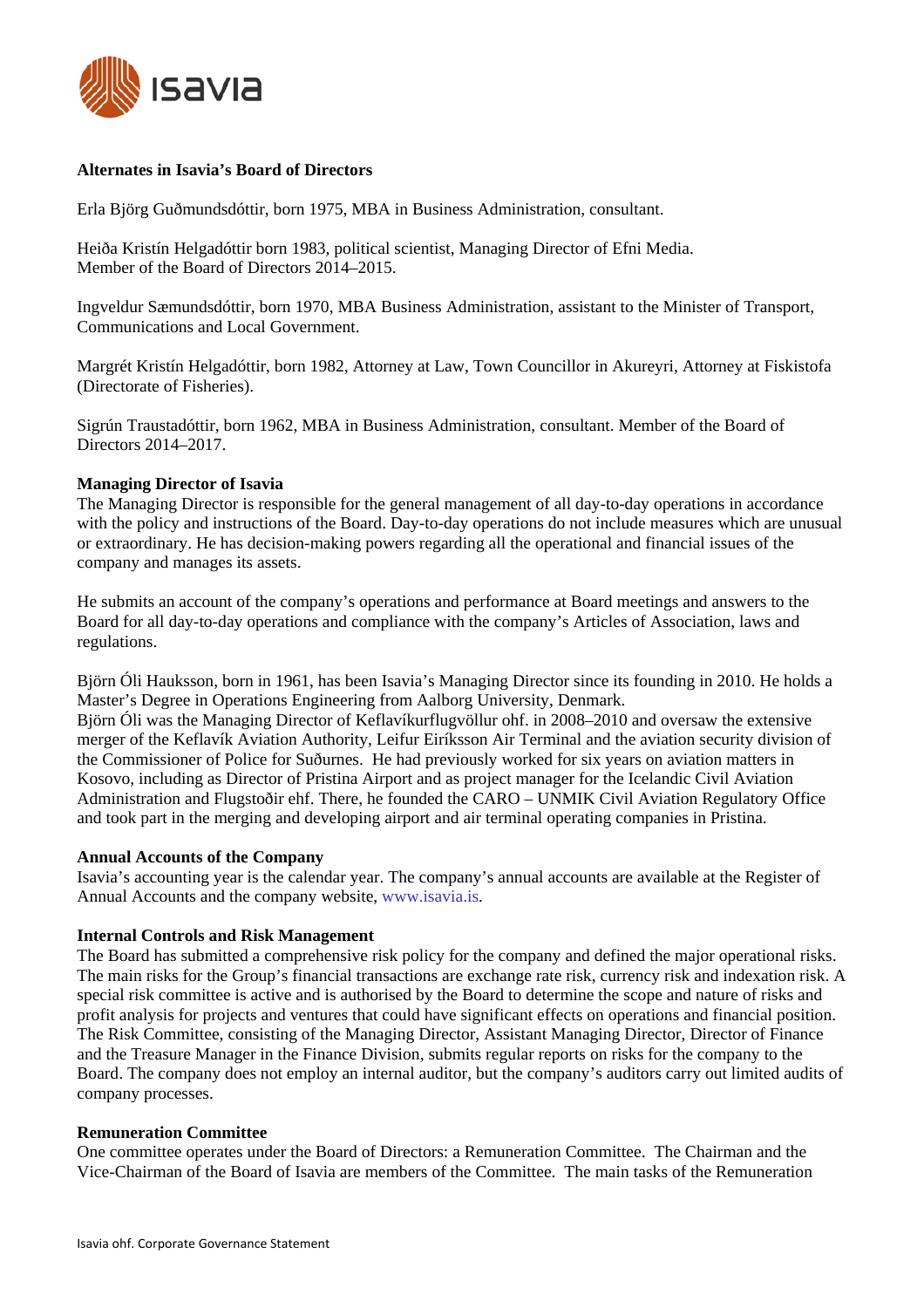

Committee are to annual prepare a draft remuneration policy which is submitted to the Annual General Meeting, prepare proposals submitted to the AGM as regards the employment terms of Board members and prepare proposals for the Board as regards criteria for the wages and other employment terms of the Managing Director and the Directors of subsidiary companies. The Remuneration Committee monitors that the remuneration policy is followed and that wages and other employment terms are in accordance with laws, regulations and best practices as current from time to time.

#### **Arrangement of communications between shareholders and the Board**

One shareholder, the Icelandic state, holds all shares, and the Minister for Finance and Economic Affairs has all shareholder rights. Notices of shareholder meetings are sent to a contact at the Ministry of Finance and Economic Affairs. Shareholders' meetings are the main venue for providing information to shareholders and hold the supreme authority of the company. Other communications with shareholders regarding company matters are usually initiated by the company, and the Chairman and Managing Director have met with the Minister or a representative from the Ministry. The Board conducts itself in accordance with the *General policy on state ownership of limited liability and partnership companies*. The company releases press releases on the company's performance and other matters pertaining to its operation.

## **Vision, role and values, code of ethics and corporate social responsibility policies**

**Vision** 

Centre for aviation in the North Atlantic.

#### **Role**

Isavia is a service company in airport operations and air navigation and forms the foundation for Iceland's civil aviation.

We work together to be a part of a pleasant journey both in Iceland and abroad.

## **Values**

*Safety -* Safety first!

We are aware of risks and follow approved security procedures, and this ensures the safety of the public, customers and employees. This we do through disciplined operating procedures, constant gathering of knowledge and systematic monitoring.

#### *Co-operation* – We are a team.

We achieve success through teamwork. We respect the work of others and work in harmony with our community.

*Services* – we are hospitable.

We provide good services, welcome our customers warmly and rise to meet their expectations with a positive outlook and respect.

The company has implemented a code of ethics, last revised in August 2016. It extends to all aspects of the company's operations. The code of ethics includes provisions regarding the business conduct of staff in relation to customers, including as regards invitations to events, gifts and the like.

The company has implemented a corporate social responsibility policy. Isavia ohf. became a member of the United Nations Global Compact in November 2016. By participating, Isavia undertakes to ensure that its policies and work practices are in accordance with the ten basic principles of the United Nations on human